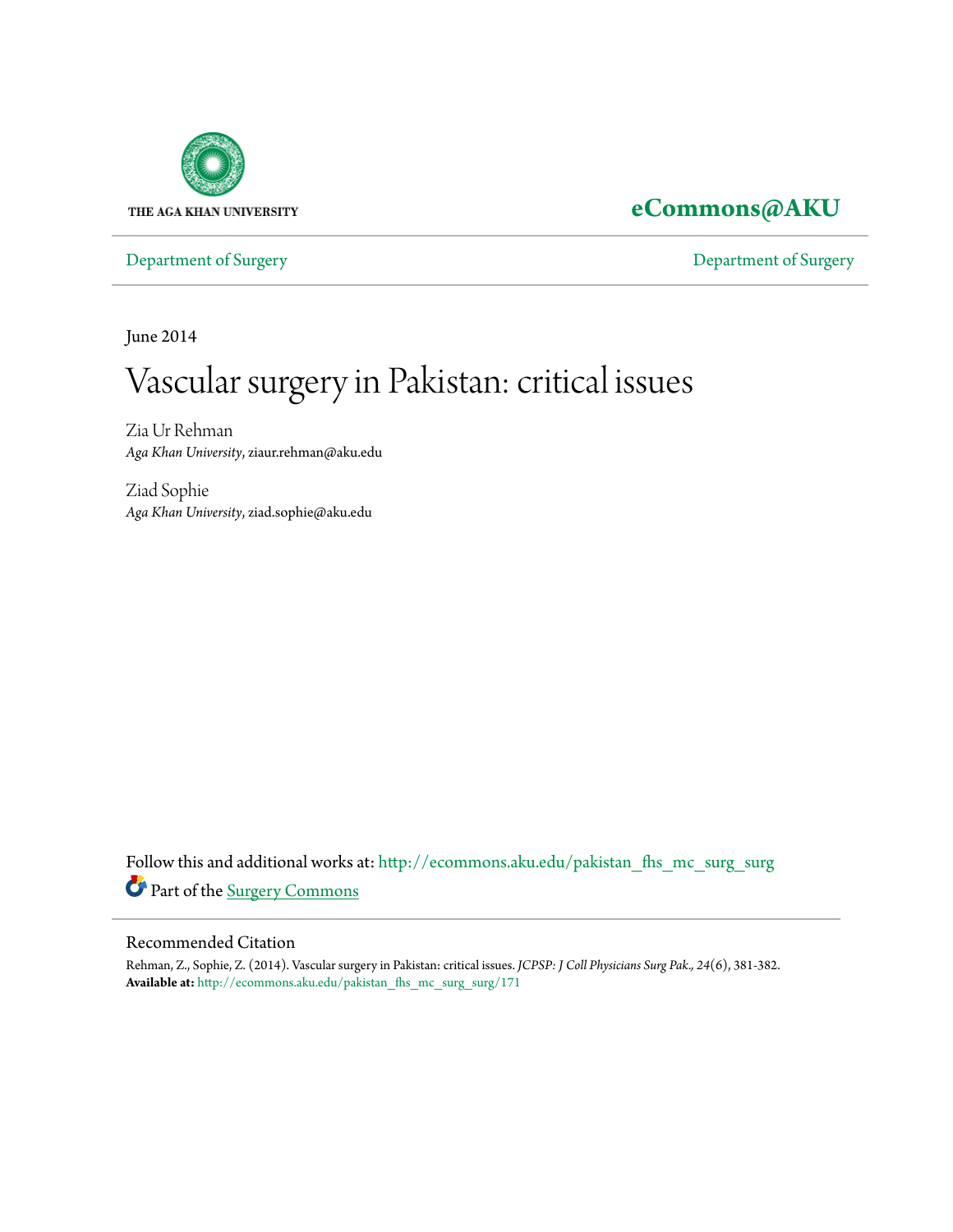### **FDITORIAL**

# **Vascular Surgery in Pakistan: Critical Issues**

Zia Ur Rehman and Ziad Sophie

Vascular surgery has been established as a separate specialty in many countries of the world, but has been slow to develop in Pakistan. One of the many reasons about its slow progression as a separate specialty is misconceptions and myths associated with it. One of them is that vascular diseases are diseases of the west and are non-existent in Pakistan. There is no ownership of a patient with a painful extremity or gangrenous toes and there is a doubt in medical community that vascular reconstruction does save limbs and lives. Other reasons are lack of adequate vascular surgeons and training programs in Pakistan. Till recent past, there were only a handful of well-qualified vascular surgeons in the country. Vascular surgery was thought to be part of general surgery or a part time activity of cardiothoracic surgery. The field was slow to develop due to nonrecognition at the national level. There are still no separate vascular surgery units in any teaching institute worth mentioning. Vascular surgery is in its infancy; Needless to say surgeons are facing an identity crisis.1 Let alone the general public, even the medical doctors do not understand which patient groups are treated by this group of surgeons. This leads to delay in referral and increased suffering of the patients with vascular diseases.

Vascular diseases kill and cripple almost as many people as do heart disease and cancer. The sheer magnitude of the problem of vascular diseases in this part of the world is alarming. Although there is ever increasing prevalence of diabetes mellitus in Pakistan, this is just a small pointer to the vast numbers of the undiagnosed vascular cases. Patients with severe vascular diseases are being treated for backache and musculoskeletal pains for years. It is only the onset of peripheral gangrene which brings attention to the fact that arterial pulsations have been absent for a long period of time and remain unnoticed. After diagnosis the only treatment of these unfortunate patients has been amputations leaving the primary vascular issue unsolved. The lack of awareness of the disease and specialty is so grave that even some cardiothoracic surgeons have never heard of a separate, independent

*Department of Surgery, The Aga Khan University Hospital, Karachi.*

*Correspondence: Dr. Zia Ur Rehman, Consultant Vascular Surgeon, Department of Surgery, The Aga Khan University Hospital, Stadium Road, Karachi. E-mail: ziaur.rehman@aku.edu Received: April 29, 2014; Accepted: May 8, 2014.*

vascular surgery department or a vascular surgeon. A truly tragic situation indeed! There is an epidemic of vascular risk factors due to rapid increase of diabetes, obesity, sedentary life style and smoking in the Pakistani population and so is the rise in the incidence of peripheral vascular arterial diseases (PAD). Pakistan is one of the countries where smoking is rapidly on the rise especially in the younger population group.

Diabetes mellitus is an important risk factor for PAD. The number of people with diabetes is growing in Pakistan as a result of urbanization, sedentary life style and obesity. Pakistan is considered to be one of the countries with the largest population of people with diabetes and is ranked seventh globally by the International Diabetes Foundation.2 The prevalence of diabetes is high in Pakistan ranging from 7.6% to 11% among adults.3 It is important to diagnose diabetes early and offer treatment to avoid preventable complications of the coronary, cerebral and peripheral vasculature. There are number of studies favouring this fact in the local literature. Ali et al. showed a high frequency of peripheral arterial disease (PAD) in the diabetic Pakistani population. As many as 39.28% patients have ankle brachial index (ABI) less than 0.9 to be labelled as suffering from PAD.<sup>4</sup> A multi-center cross-sectional study was carried out at eight centers in all the provinces of Pakistan on type-2 diabetics. There were 830 patients in the study; prevalence of PAD was 31.6%.5

Diabetes and smoking are associated with high incidence of carotid artery and coronary artery disease. Shahid et al. showed that the presence of diabetes mellitus is associated with diffuse coronary artery disease and significant carotid artery disease in patients undergoing coronary artery bypass grafting. Carotid artery stenosis was observed in 30 (19.2%) diabetes as compared to 20 (9%) non-diabetes ( $p < 0.004$ ).<sup>6</sup>

Obesity and overweight is also associated with increased incidence of PAD. Although a global problem, its effects can be seen in Pakistan. More than 1.1 billion adults worldwide are overweight and 312 million of them are obese.7 A study analyzing the data from the National Health Survey of Pakistan (NHS 1990 - 1994) showed that the prevalence of overweight adults was 25.0% (BMI > 23 kg/m2), whereas 15.7% were found to be obese (BMI >  $25 \text{ kg/m}^2$ ).8 A recent study from Baluchistan showed that the risk factors for diabetes such as overweight, obesity, smoking, hypertension and family history of diabetes have increased over time in the young adults of rural Baluchistan.9